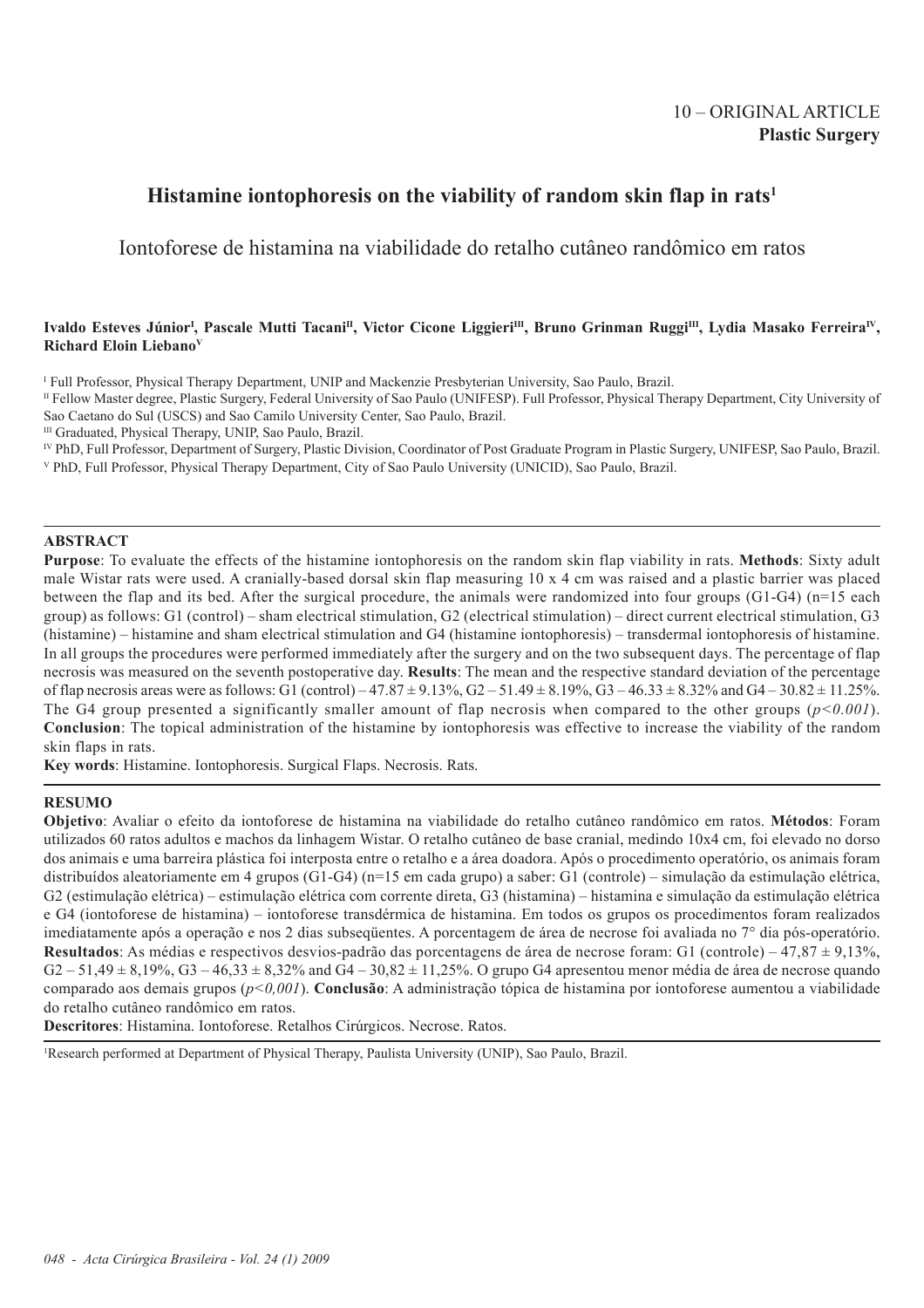#### **Introduction**

In the field of plastic surgery, the skin flaps have fundamental importance in reconstructive procedures and new methods have been developed to minimize ischemic effects of the skin flap in postoperative period<sup>1</sup>. According to Kerrigan<sup>1</sup> local arterial insufficiency, in contrast to the extrinsic factors plurality, is the only intrinsic factor responsible for the unwished tissue necrosis.

Searching for a solution for the inadequate blood flow, many studies using pharmacological<sup>2,3</sup> and non-pharmacological<sup>4,5,6,7</sup> resources have been developed.

In pharmacological way there are many vasoactive substances that may cause deleterious effects when systematically administrated. However, Abranson<sup>8</sup> showed the possibility of topical use of some vasoactive agents as histamine, without undesirable effects of systemic application. Histamine has as primordial action vasodilation mediated by H1 and H2 receptors, distributed in vessels that produce vasodilation with simultaneous activation.

Among non-pharmacological resources low-frequency electric currents have been used. These currents have as vascular effects the inhibition of the sympathetic vasoconstrictor fibers and the release of some vasodilating neuropeptides, such as substance P (SP) and calcitonin gene-related peptide (CGRP), which are found in free nerve endings of A-delta and C fibers, and would be released by antidromic depolarization (axon reflex)<sup>5,9,10</sup>.

Iontophoresis can be defined as the introduction of ions into the skin by means of electricity, being the direct current the most frequently utilized. It is a non-invasive method and has as advantage the localized action of the introduced substance without systemic side effects<sup>2,5,11</sup>.

Analyzing the pharmacological and non-pharmacological resources with the aim of increasing blood flow in ischemic skin flaps, there are common vasoactive effects between the electrical currents and histamine. These evidences suggest the opportunity to integrate both effects through the iontophoresis<sup>2,9</sup>. Based on these findings, the aim of this study was to evaluate the effects of histamine iontophoresis on the viability of random skin flap in rats.

#### **Methods**

Sixty adult male Wistar rats (*Rattus norvegicus*) weighing 290 to 380 g were used in this study. There was no statistically significant difference in weight among these animals. The animals were housed in individual cages with controlled temperature environment (between 23° and 25°C), on a 12:12 hour light–dark cycle (lights on at 7:00 am), and fed standard rat chow and water *ad libitum*. This research was approved by the Research Ethics Committee (CEP) at the UNIP, São Paulo, Brazil.

All animals were anesthetized with tiletamine hydrochloride and zolazepam hydrochloride (50 mg/kg, intraperitoneally) during surgery and treatments. Following anesthesia, all rats were placed on a flat surface with legs extended and their backs were shaved. The cranially based dorsal random skin flap, measuring 10x4 cm, following experimental model proposed by Mcfarlane, DeYoung,

Henry<sup>13</sup> was raised from the deep fascia, including the superficial fascia, panniculus carnosus, subcutaneous tissue, and skin. After flap elevation, a plastic barrier (polyester/polyethylene), with the same dimensions (10x4 cm) was placed between the skin flap and its bed. The flap was then sutured back in place with simple 4-0 nylon sutures.

After the surgical procedure, the rats  $(n=60)$  were randomized into four groups (n=15 each group) and kept anesthetized for 20 minutes. All animals had electrodes (3x5 cm) placed on the base of the flap (anode) and on the abdominal region (cathode) and received the assigned treatment, as follows: G1 (control) – sham electrical stimulation, G2 (electrical stimulation) – received direct current electrical stimulation, G3 (histamine) – received sham electrical stimulation and topical application of 3 ml of histamine (0.01%) under anode electrode and G4 (histamine iontophoresis) – received direct current stimulation with histamine (3ml, 0.01%) under the anode electrode. Between the cathode electrode and the animal´s skin, a gauze wetted by 3ml of a saline solution (0.9%) was used. In groups 1 and 2 the gauze containing the saline solution was also placed under the anode electrode. In groups 3 and 4, the 3ml of histamine solution (0.01%) was uniformly applied to a gauze that was interposed between electrode and the animal´s skin. In all groups the procedures were performed immediately after the surgery and on the two subsequent days.

In the animals submitted to the electrical stimulation (G2 and G4) the current amplitude was set at 4mA and the application time was of 20 minutes, resulting in a total 80mAmin dose.

The direct current generator used in this experiment was the EGF® (Carci, São Paulo, Brazil).

The percentage of skin flap necrosis was measured on the seventh postoperative day, using the paper template method described by Sasaki and Pang<sup>14</sup>. The viable tissue limit has been characterized by soft skin, pink, warm and haired, and necrotic tissue by stiff, dark cool, and hairless skin, was demarcated on the rats.

Data were analyzed blind using GraphPad Instat® version 3.05 (GraphPad Software, Inc). Preliminary tests for normal distribution were carried out (Kolmogorov and Smirnov) and subsequent one-way analysis of variance (ANOVA), followed by post hoc Tukey-Kramer multiple comparisons test were performed. The significance level was fixed at 0.05 ( $p \le 0.05$ ). Data are presented as mean  $\pm$  standard deviation (SD).

#### **Results**

The mean  $\pm$  SD of the percentage of flap necrosis area was as follows: G1 (control)  $47.87 \pm 9.13\%$ , G2 (electrical stimulation)  $51.49 \pm 8.19\%$ , G3 (histamine)  $46.33 \pm 8.32\%$  and G4 (histamine iontophoresis)  $30.82 \pm 11.25\%$ . The smallest necrotic area was observed in G4 that received histamine iontophoresis. The statistical analysis presented significant difference when comparing G4 to other groups  $(p<0.001)$ . There were no statistically significant differences comparing other groups (G1xG2, G1xG3 and  $G2xG3$  ( $p>0.05$ ), as shown in Figure 1.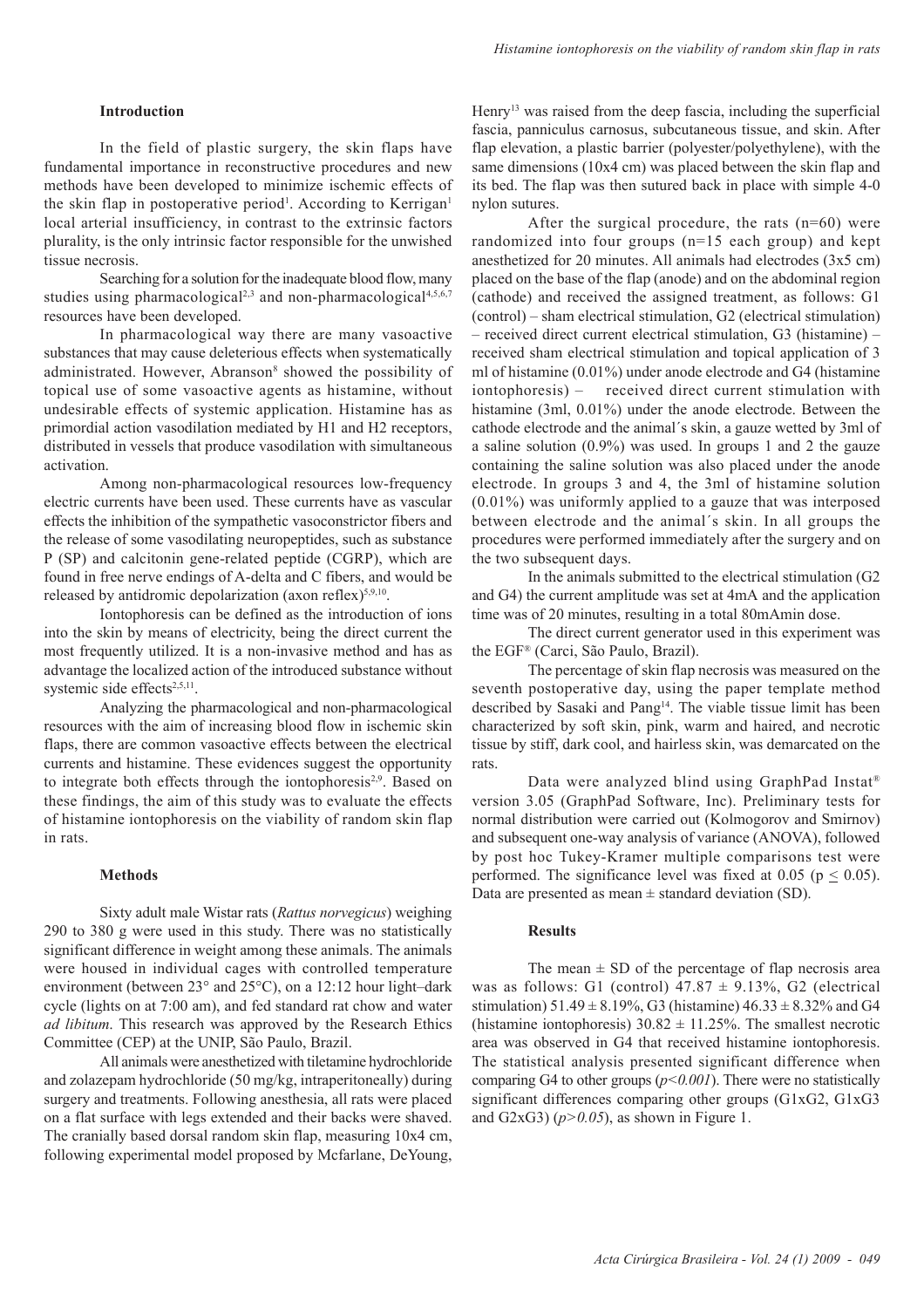

**FIGURE 1 -** Means ± SD percentage of necrosis in studied groups. There were statistically significant differences between G4 (histamine iontophoresis) and other groups (p<0.001 ANOVA – Tukey-Kramer)

#### **Discussion**

Decreasing tissue necrosis after reconstructive plastic surgery is an emerging study field for different health care researchers.

Comparative studies between vasoactive agents that are systemically applied were carried out by many authors, like Suarez Nieto *et al.*<sup>3</sup> and Finseth<sup>15</sup> that evaluated the effects of different vasoactive drugs on the survival of skin flaps in rats, showing a significant improvement in all groups when compared to the control group. However the study of Toomey *et al.*16 didn't present the same results, demonstrating the necessity of more researches with vasoactives drugs such histamine.

Electrophysical agents have been also investigated and among them transcutaneous electrical stimulation has being studied as a possible method to improve the viability of ischemic skin flaps<sup>4,7,17-20</sup>. Although histamine iontophoresis have been researched before by other authors<sup>8,21</sup> it wasn't found studies addressing the effects of this procedure for increasing skin flap viability.

The presented study has investigated the efficacy of topic administration of histamine by iontophoresis on the skin flap viability, presenting significant improvement when compared to control group and other groups. These results show that only the direct current with the anode electrode over the flap or the application of histamine directly on the skin without direct current application were not effective.

Similar studies have been performed with the vasoactive drugs applied by iontophoresis and they also have shown decreased of skin flap necrosis in rats, according with the results found in this work. Prostaglandin E1 has been used by Asai *et al.*<sup>2</sup> under the negatively charged electrode (cathode) and it has proved to

improve the viability of the skin flap, as well the CGRP applied under the anode electrode by Esteves Júnior *et al.*<sup>5</sup> .

The administration of hydralazine chloridrate by iontophoresis was also researched<sup>12</sup> but it has not shown satisfactory results on the viability of skin flaps, unlike the results found with histamine administration in this study.

The parameters of iontophoresis used in the present study  $(4mA for 20 minutes)$  were based on other published works<sup>2,5</sup>. When these parameters of direct current were used without the histamine association (G2) it wasn´t observed any beneficial effect on skin flap viability confirming the results of Branco et al.<sup>6</sup> that did not observe any reduction of necrosis in the group submitted to the application of direct current with the anode electrode applied to skin flap.

Moreover, the used dose (80mAmin) is within the range recommended by literature  $(20 \text{ to } 100 \text{mAmin})^{11}$  and, according to the Food and Drug Administration (FDA), this should be the maximum correlation between amplitude and time for iontophoresis applications $11$ .

Thus, it can be observed that iontophoresis is a noninvasive physical method and when performed with vasoactive drugs as histamine reduces the skin flap necrosis in rats. Future comparative studies using different pharmacological agents and also various doses of iontophoresis are required for knowing new ways to prevent the tissue necrosis in skin flaps, improving this procedure.

#### **Conclusion**

The topical administration of the histamine by iontophoresis was effective to increase the viability of the random skin flaps in rats.